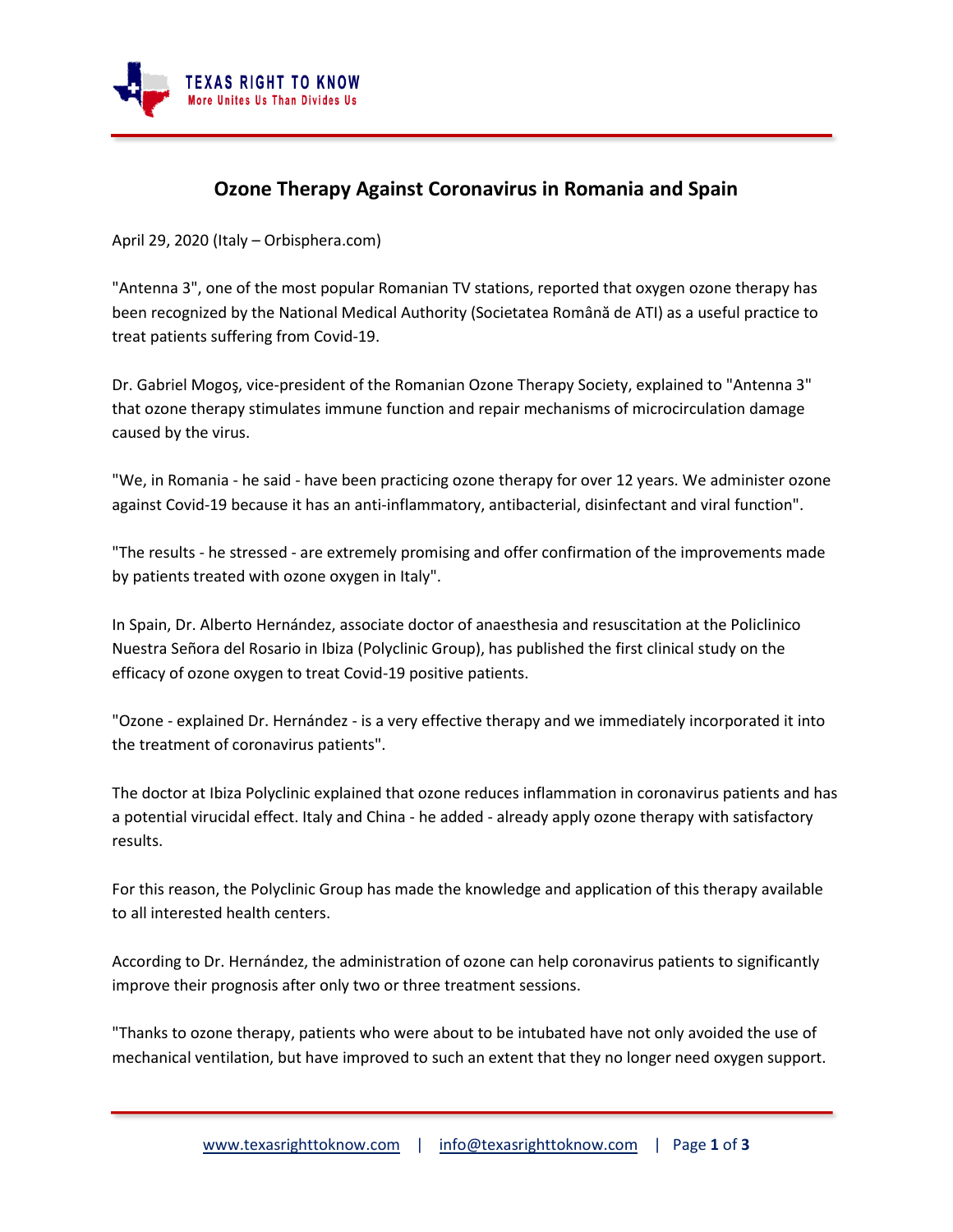

This is what is written in the first clinical study on ozone therapy conducted in Spain at the Policlinico Nuestra Señora del Rosario in Ibiza.

The study states that ozone generates a widespread cascade of positive biological effects, including improved oxygenation at the tissue level and an immunomodulatory effect that reduces inflammation and attacks the virus.

Dr. Hernandez explained that although the clinical application of ozone therapy in Spain is not yet widespread, there are studies and results in Italy and China that confirm the therapeutic successes achieved at the Ibiza Polyclinic.

"In Spain - said Hernandez - we started to practice ozone therapy with the prior authorization of the Ethics Committee of the hospital, and the results have been spectacular".

In this regard, Dr. José Baeza, president of the Spanish Ozone Therapy Society and vice-president of the World Federation of Ozone Therapy, said that "in the context of the current global health emergency, given the absence of effective treatment or vaccine to combat the coronavirus, all hospitalized patients should be able to access ozone therapy as it generates a clear benefit without presenting side effects".

Ibiza Polyclinic Nuestra Señora del Rosario obtained permission to use ozone oxygen to treat a patient suffering from Covid-19 on 4 April. The authorization came after presenting the potential benefits of ozone therapy to a medical panel of experts committed to fighting the Covid-19 pandemic.

The group of experts consisted of the doctors: Montserrat Viñals and Asunción Pablos, from the internal medicine service, Adriana Martín, from the intensive care service, and María Victoria Velasco, from the emergency department.

The Commission has given its approval to the protocol for the administration of ozone oxygen by means of the therapeutic technique known as the 'great autoemo'.

As a result, Sergio Tonelli, a 49-year-old man positive for Covid-19, who was deteriorating to the point where he had to be intubated and admitted to intensive care, improved thanks to ozone therapy and no longer needed the oxygen mask.

"It was this first result - concluded Dr. Hernandez - that motivated the medical team to administer ozone oxygen to other patients, who are now improving, just as it did for Sergio Tonelli".

VIDEO "ANTENNA 3":